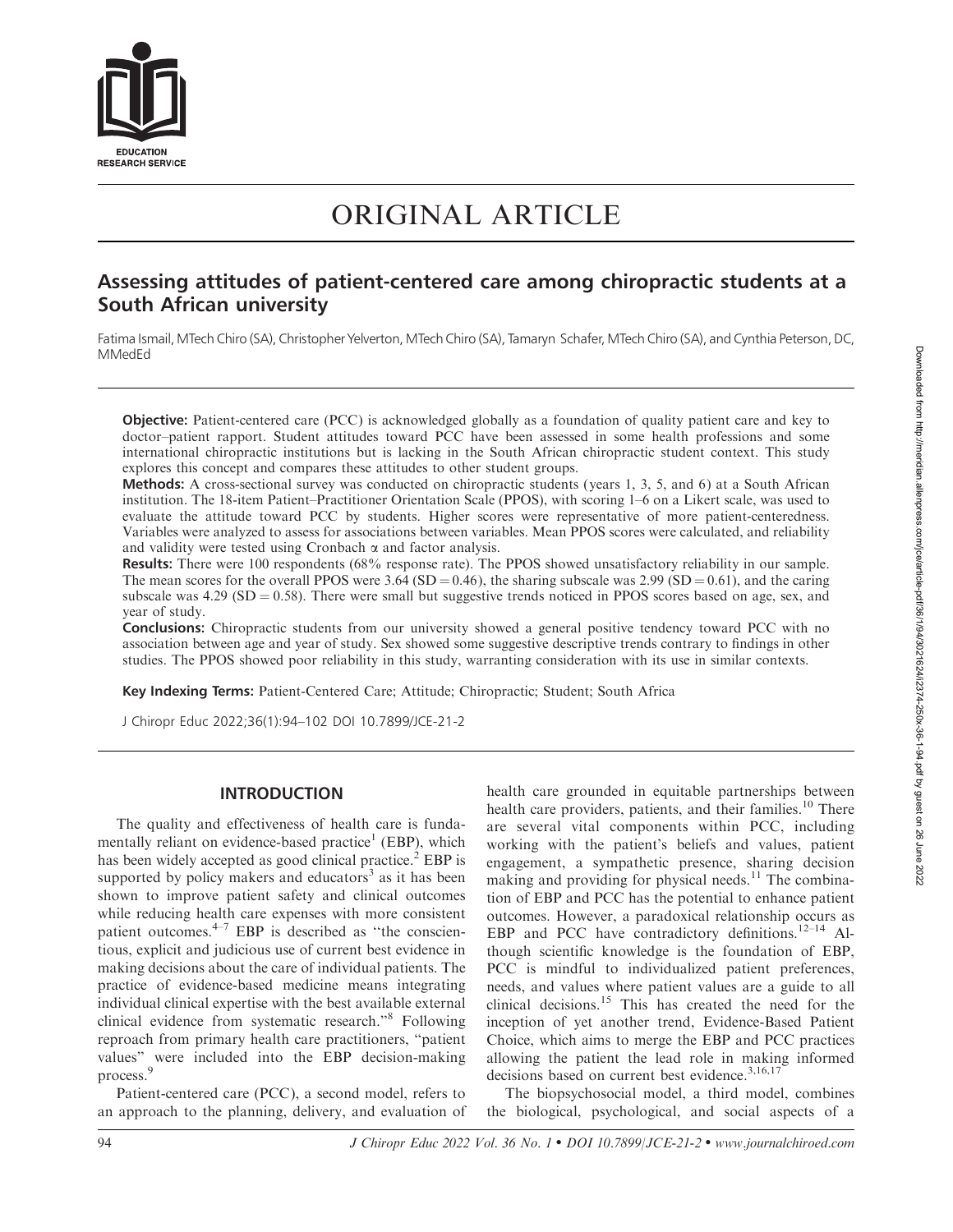patient's illness. It proposes that health care providers view a patient within the broader context, socially and culturally, of his/her illness and suggests incorporating the psychosocial elements of the patient encounter and including them when managing acute or chronic physical disorders.<sup>18</sup> Researchers have further expanded the biopsychosocial model to incorporate the spiritual element known as the biopsychosocial-spiritual model<sup>19-21</sup> to create a more inclusive model of care.<sup>21</sup> The World Health Organization supports and recognizes the importance of spirituality in the shift toward a more holistic health care that merges material and immaterial dimensions. $^{22}$  The biopsychosocial-spiritual model is advocated by over 1800 studies that show significant and positive relationships between religion and spirituality to mental or physical health.<sup>23</sup> PCC is included in the biopsychosocial model framework to a point where they overlap each other. By separating the overlap, PCC explores the experience of the disease from the patient's point of view, looking at the person as a whole thus improving the doctor–patient relationship. The biopsychosocial model on the other hand evaluated systematically the psychological and social aspects, it incorporates new dimensions of the disease and if the perception of the disease is altered, the result can be affected.<sup>24</sup>

Throughout the history of chiropractic, the biopsychosocial model has been implemented with its key features of patient assessment and the delivery of care.25 Chiropractic care has similar characteristics to the biopsychosocial model as a triad of health, which includes nutritional/ chemical, emotional/mental, and physical/structural concepts. In their profession, chiropractors connect with the socioemotional status of patients and build a relationship of attention, patience, kindness, and sympathy.<sup>25</sup> The chiropractic profession has long laid claim to offering patient-orientated health care with the chiropractic philosophical constructs of vitalism, holism, humanism, conservatism, and naturalism lending themselves to a patientcentered, rather than physician-centered, form of care.<sup>26</sup>

Certain variables have been shown to relate to the attitudes of health care students and professionals toward PCC. Female students generally have higher average scores than male students,  $27-31$  and some studies conclude that increasing age influences scores,<sup>29</sup> whereas year of study has shown, in some studies, to have no effect on average scores.28,32–34

In South Africa, there are 2 university-based chiropractic educational programs that are accredited by the Council for Higher Education and registered with the South African Qualifications Authority.<sup>35</sup> Both these institutions hold international accreditation with the European Council on Chiropractic Education,<sup>36</sup> obtained in 2009 and 2010, respectively. The educational model at the time of this study comprised a 3-year National Diploma followed by a 1-year Bachelor in Technology then 2-year Master of Technology. This has since been reformatted to a 4-year professional Bachelor of Health Sciences Chiropractic followed by a 2-year professional Master of Health Sciences Chiropractic degree.

PCC is seen as an integral component to current health services $37$  yet there is no insight into the attitudes of chiropractic students in South Africa regarding PCC, which indicated the need for this study. Therefore, the purposes of this study were to evaluate the relationship of certain variables on chiropractic students' attitudes toward PCC and to determine if these attitudes changed over the course of their studies. This information could then inform clinical and academic stakeholders regarding students' attitudes toward PCC and make comparisons with other chiropractic and health sciences students from other universities.

# **METHODS**

#### **Design**

A cross-sectional study of chiropractic students was conducted using an online survey in the 2019 academic year. The study received ethical clearance from the Health Sciences Research Ethics Committee at the University of Johannesburg, South Africa (REC-01-04-2019).

### **Participants**

Only undergraduate first- and third-year (preclinical) and postgraduate fifth- and sixth-year (clinical) chiropractic students at the University of Johannesburg, Doornfontein campus, were invited to participate in the study. A total of 146 participants were eligible to participate in this study. These student years were targeted to assess if there was a progression in the attitudes of students to PCC from nonclinical (first and third) to clinical (fifth and sixth) years.

#### Recruitment and Data Collection

Participant recruitment and data collection occurred over a 4-week period from April 15, 2019, to May 15, 2019. Students received a link, via WhatsApp messenger (WhatsApp, Facebook, Inc, Menlo Park, CA), from their respective class representatives, which included an invitation to participate in the study and an information letter. It was explained in the link that the survey was voluntary and that by clicking ''continue'' the student was signifying consent to complete the survey anonymously as no identifying data were collected. Reminders were sent via WhatsApp messenger on a weekly basis. The survey was distributed using the MySurveyLab online platform (Survey Lab, 7 Points Ltd, Warsaw, Poland). The extracted data were labelled using identification numbers and stored on the University of Johannesburg's passwordprotected server.

#### Measures Primary Outcome

The Patient–Practitioner Orientation Scale (PPOS),

administered in English, was used to measure the primary outcome. The PPOS was developed by Krupat et  $a1^{31,38,39}$ and has shown to reliably assess the clinicians' and patients' orientations toward control in their relationship. However, the reliability of the PPOS was re-tested in the context of this setting as other African studies have shown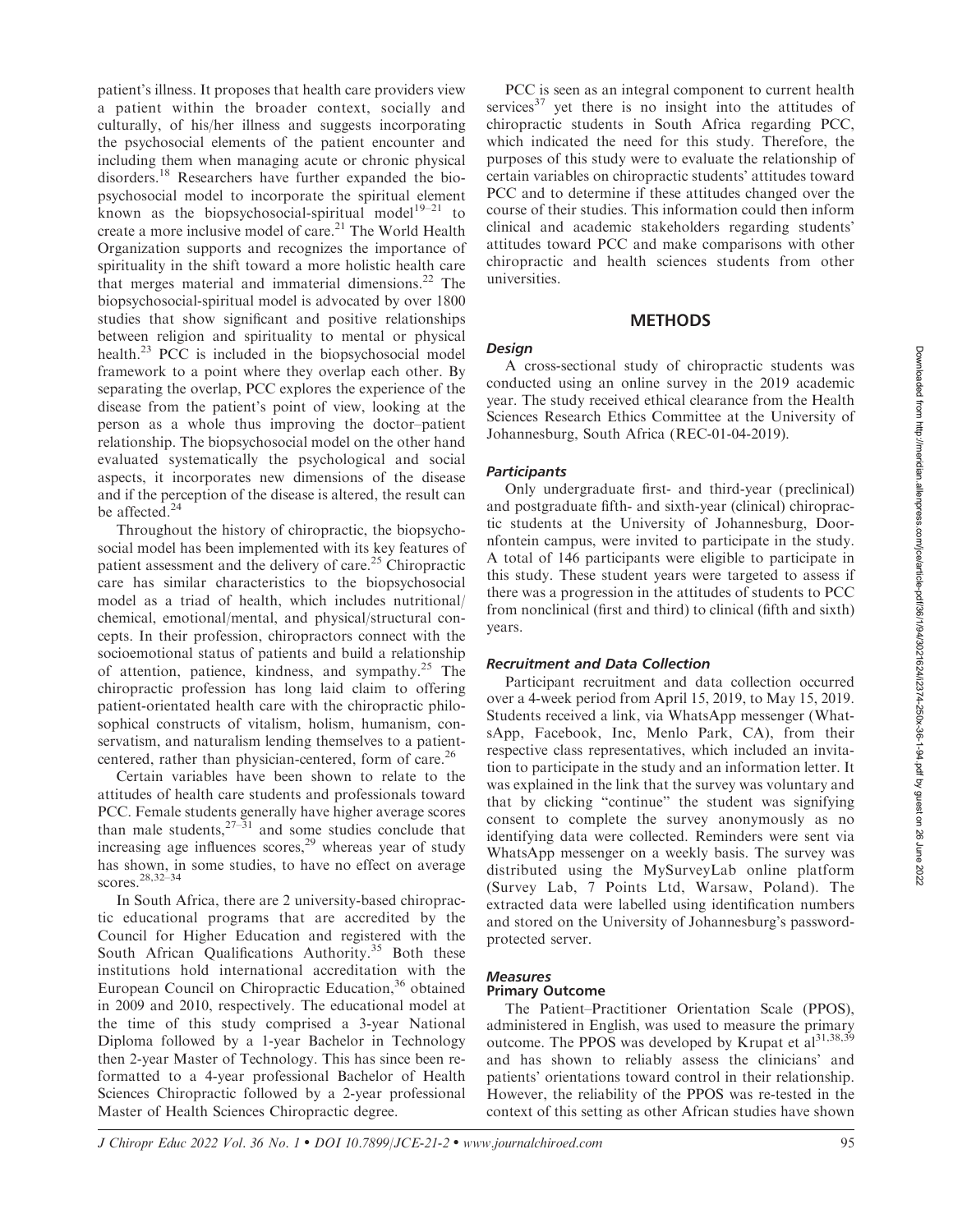poor internal consistency<sup>40,41</sup> indicating that findings on the reliability of the PPOS are varied. The PPOS contains 18 items that reflect 2 domains related to the patient, namely, sharing and caring. Participants were required to respond to all the items. The 9-item ''sharing'' domain assessed whether the respondents believed that power and control should be shared between both doctors and patients, as well as the degree to which the doctor should share information with a patient. The 9-item "caring" domain measured whether the respondents considered the expectations, feelings, and preferences of patients to be critical components of the doctor–patient relationship. Each item is presented in the form of a statement and uses a 6-point Likert scale (strongly agree to strongly disagree) where mean scores are ranked and divided into 3 groups: high scores (patient-centered, with a mean score of 5.00 or greater), medium scores (greater than 4.57 but less than 5.00), and low scores (doctor-centered, mean of 4.57 or less).<sup>42</sup> An average score of the 18 items in total and the sharing and caring subscales was recorded.

#### Explanatory Factors

The primary independent variables that were of special interest were the students' ages, sex, and year of study. These independent variables were then descriptively compared with other student PPOS studies to note any similarities or differences between the student cohorts. Studies have shown that PPOS scores may vary with differing age and sex.<sup>28,43</sup>

#### Data Analysis

The responses were analyzed by calculating the means, which were ranked using the SPSS version 26.0 software program (Statistical Product and Service Solutions, IBM, Armonk, NY). Descriptive statistics were generated and an inferential comparative analysis, appropriate for the sample size and the nature of the variables, was used to address the research question. Based on the exploratory data analysis method, the statistician decided whether the variables would be analyzed using either parametric tests or nonparametric tests and, thus, either analysis of variance or the Mann-Whitney U test were used. After the data had been collected, a mean average of the differences and similarities between the opinions of the students was calculated. This provided a better understanding of what PCC meant to them. The internal consistency of the PPOS and its subscales were measured using Cronbach  $\alpha$  followed by confirmatory factor analysis.

#### Sample

# RESULTS

A total of 100 complete responses were received from a sample of 146 students indicating a 68% response rate. The number of responses per year were as follows: first year (n  $=$  24, 24%); third year (n  $=$  21, 21%); fifth year (n  $=$  24, 24%); and sixth year ( $n = 31, 31%$ ). The sample consisted of 79% ( $n = 79$ ) female and 21% ( $n = 21$ ) male students. Most of the participants were in the 21–25 age group ( $n =$ 

51,  $51\%$ ), whereas the second largest group of participants was in the 18–21 age bracket ( $n = 31, 31\%$ ), followed by the age group  $25+(n = 18, 18\%)$ .

#### Internal Consistency

The Cronbach  $\alpha$  value for the overall PPOS score, the sharing component and the caring component were 0.53, 0.49 and 0.34, respectively. Acceptable values of Cronbach  $\alpha$  range from 0.70 to 0.95.<sup>44,45</sup> The mean interitem correlations for the overall PPOS, the sharing component, and the caring component, were 0.05, 0.09, and 0.05. The reliability of the PPOS instrument was shown to be unsatisfactory in our student sample; however, the PPOS scores were compared between years to determine any emerging trends.

#### Scores of PPOS

Table 1 shows the mean and SD values for each year of study per item and overall PPOS with the sharing and caring subscales.

#### Year of Study

There was a statistically significant difference between the first-year ( $p = .041$ ) and sixth-year students ( $p = .015$ ) when compared with students in the fifth year for the sharing subscale. This indicates that the fifth-year students were less inclined to share power, responsibility, and information $24$  with their patients compared with those in the first year or the sixth year. For the item ''when patients disagree with their doctor, this is a sign that the doctor does not have the patient's respect and trust,'' the earlier year students mostly agreed, whereas the senior students mainly disagreed with a statistical significance of  $p = .032$ . For the item ''most patients want to get in and get out of the doctor's office as quickly as possible,'' the first- and fifth-year students mostly agreed, whereas the third- and sixth-year students were indifferent with a statistical significance of  $p = .002$ .

#### Age

There were no statistically significant findings based on the age of students in our student cohort ( $p = .890$ ). Table 2 represents the mean and SD values for each age bracket.

#### Sex

Male students were more inclined to sharing (mean  $=$ 3.036;  $SD = 0.531$ ) with their patients than the female students (mean = 2.910; SD = 0.607) with a statistically significant value of  $p = .006$ . There were no statistically significant differences between the caring subscale for male students (mean  $=$  4.195; SD  $=$  0.575) and female students (mean  $= 4.309$ ; SD  $= 0.588$ ) nor any differences in the overall PPOS for male students (mean =  $3.752$ ; SD =  $0.416$ ) and female students (mean  $= 3.609$ ; SD  $= 0.463$ ).

For the items ''the doctor is the one who should decide what gets talked about during a visit" ( $p = .028$ ) and ''although health care is less personal these days, this is a small price to pay for medical advances" ( $p = .042$ ), the male students mostly agreed, whereas the female students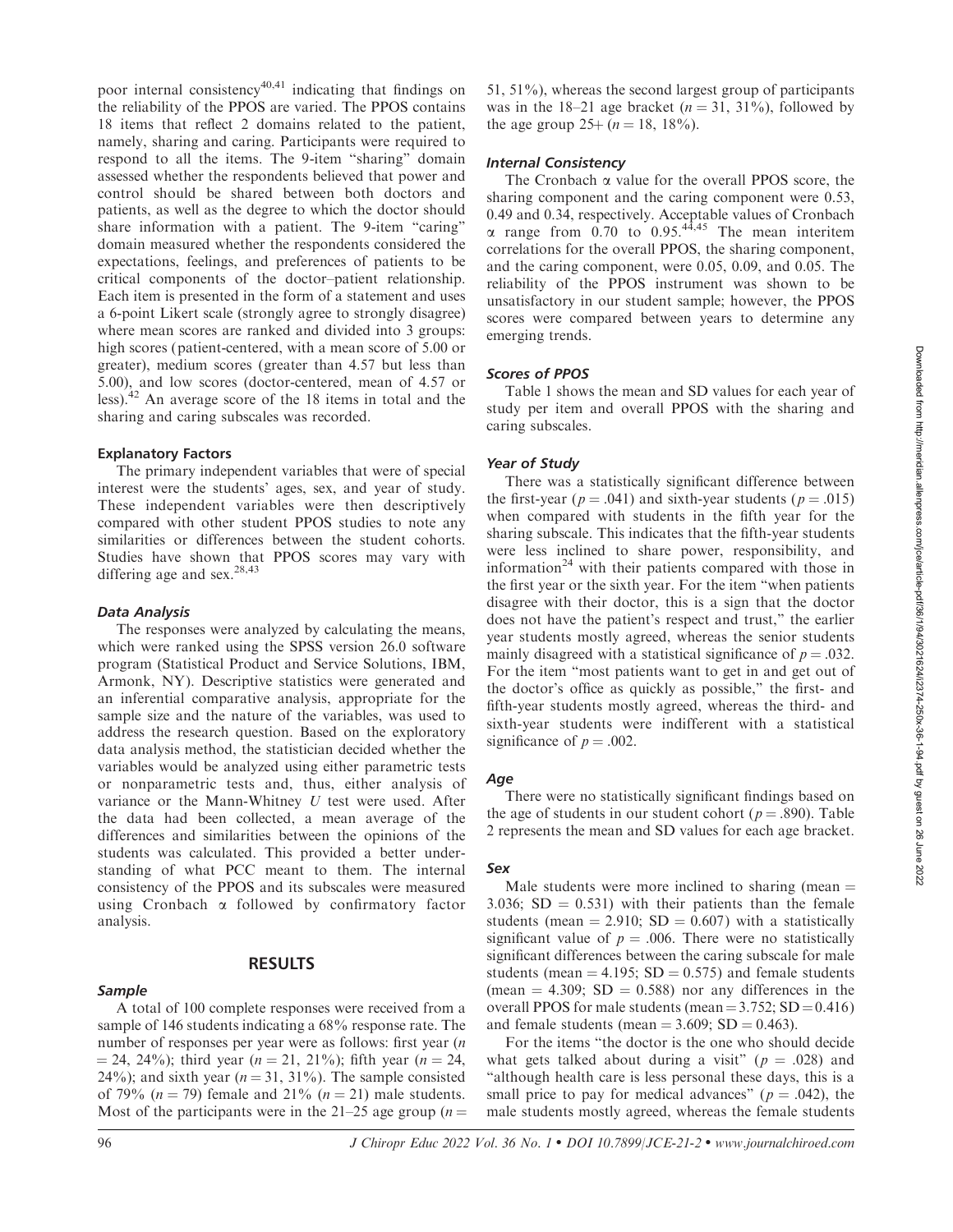|  |  |  |  |  |  |  |  |  | Table 1 - Mean Values Per Year of Study for Each Patient–Practitioner Orientation Scale (PPOS) Item |  |  |  |  |
|--|--|--|--|--|--|--|--|--|-----------------------------------------------------------------------------------------------------|--|--|--|--|
|--|--|--|--|--|--|--|--|--|-----------------------------------------------------------------------------------------------------|--|--|--|--|

|                                                                                                                                   |                                        |                                        | Mean (SD)                               |                                         |                                         |
|-----------------------------------------------------------------------------------------------------------------------------------|----------------------------------------|----------------------------------------|-----------------------------------------|-----------------------------------------|-----------------------------------------|
| <b>PPOS Items</b>                                                                                                                 | <b>All Years</b>                       | <b>First Years</b>                     | <b>Third Years</b>                      | <b>Fifth Years</b>                      | <b>Sixth Years</b>                      |
| 1. The doctor is the one who should decide what<br>gets talked about during a visit.                                              | 3.11(1.47)                             | 2.63(1.37)                             | 3.05(1.35)                              | 3.21 (1.28)                             | 3.45(1.69)                              |
| 2. Although health care is less personal these<br>days, this is a small price to pay for medical<br>advances                      | 3.32 (1.49)                            | 3.75(1.59)                             | 3.19(1.47)                              | 2.88 (1.39)                             | 3.42(1.47)                              |
| 3. The most important part of the standard<br>medical visit is the physical exam.                                                 | 4.19 (1.39)                            | 4.42(1.31)                             | 4.05 (1.59)                             | 4.25(1.67)                              | 4.06(1.06)                              |
| 4. It is often best for patients if they do not have<br>a full explanation of their condition.                                    | 1.87(1.21)                             | 1.92(1.17)                             | 1.81(1.43)                              | 1.67(0.91)                              | 2.03(1.30)                              |
| 5. Patients should rely on their doctors'<br>knowledge and not try to find out about their<br>conditions on their own.            | 3.71(1.74)                             | 3.50 (1.91)                            | 3.95(1.68)                              | 3.08(1.88)                              | 4.19 (1.42)                             |
| 6. When doctors ask a lot of questions about a<br>patient's background, they are prying too much<br>into personal matters.        | 1.55(0.80)                             | 1.46(0.93)                             | 1.71(0.78)                              | 1.38(0.64)                              | 1.65(0.83)                              |
| 7. If doctors are truly good at diagnosis and<br>treatment, the way they relate to patients is not<br>that important.             | 1.97(1.21)                             | 2.13(1.45)                             | 1.52(0.68)                              | 1.75(0.84)                              | 2.32(1.42)                              |
| 8. Many patients continue asking questions even<br>though they are not learning anything new.                                     | 3.07(1.38)                             | 2.88(1.32)                             | 2.48 (1.28)                             | 3.00(1.44)                              | 3.68(1.27)                              |
| 9. Patients should be treated as if they were<br>partners with the doctor, equal in power and<br>status.                          | 4.15(1.53)                             | 4.54(1.53)                             | 4.29 (1.45)                             | 3.88 (1.70)                             | 3.97(1.44)                              |
| 10. Patients generally want reassurance rather<br>than information about their health.                                            | 4.04(1.20)                             | 3.50(1.06)                             | 3.90 (1.22)                             | 4.13(1.36)                              | 4.48 (1.02)                             |
| 11. If a doctor's primary tools are being open and<br>warm, the doctor will not have a lot of success.                            | 2.19(1.32)                             | 1.75(1.22)                             | 2.00(1.04)                              | 2.38(1.31)                              | 2.52(1.50)                              |
| 12. When patients disagree with their doctor, this<br>is a sign that the doctor does not have the<br>patient's respect and trust. | 3.29 (1.32)                            | 3.96(1.36)                             | 3.14(1.15)                              | 2.88 (1.22)                             | 3.19(1.35)                              |
| 13. A treatment plan cannot succeed if it conflicts<br>with a patient's lifestyle of values.                                      | 4.82 (1.23)                            | 4.63 (1.40)                            | 5.10(1.13)                              | 4.83(1.30)                              | 4.77(1.11)                              |
| 14. Most patients want to get in and get out of<br>the doctor's office as quickly as possible.                                    | 4.00 (1.35)                            | 4.42 (1.06)                            | 3.76 (1.70)                             | 4.33 (1.16)                             | 3.58(1.33)                              |
| 15. The patient must always be aware that the<br>doctor is in charge.                                                             | 3.88 (1.40)                            | 3.54 (1.50)                            | 3.81(1.56)                              | 3.92(1.24)                              | 4.16 (1.34)                             |
| 16. It is important to know a patient's culture and<br>background to treat the person's illness.                                  | 5.15(1.08)                             | 4.71 (1.57)                            | 5.43(0.67)                              | 5.46(0.77)                              | 5.06(0.96)                              |
| 17. Humor is a major ingredient in the doctor's<br>treatment of the patient.                                                      |                                        | 3.97 (1.23) 4.29 (1.30)                | 4.10 (1.17)                             | 3.71 (1.42)                             | 3.84 (1.03)                             |
| 18. When patients look up medical information<br>on their own, this usually confuses more than it<br>helps.                       | 4.61(1.31)                             | 3.88(1.51)                             | 5.14(1.10)                              | 4.67(1.27)                              | 4.77 (1.08)                             |
| Sharing subscale<br>Caring subscale<br>Overall PPOS scale                                                                         | 2.99(0.61)<br>4.28(0.58)<br>3.63(0.45) | 3.02(0.45)<br>4.24(0.64)<br>3.63(0.44) | 2.89(0.68)<br>4.37 (0.59)<br>3.63(0.45) | 2.78(0.51)<br>4.28 (0.58)<br>3.53(0.43) | 3.19(0.68)<br>4.26(0.54)<br>3.72 (0.47) |

# Table 2 - Mean Values Per Age Group for Patient–Practitioner Orientation Scale (PPOS)

|              |                | Mean (SD)     |               |  |  |
|--------------|----------------|---------------|---------------|--|--|
| <b>PPOS</b>  | $18-21$ years  | $21-25$ years | $25+$ years   |  |  |
| Sharing      | 2.982(0.617)   | 2.976 (0.550) | 3.061 (0.779) |  |  |
| Caring       | 4.250 (0.0683) | 4.300 (0.551) | 4.302 (0.501) |  |  |
| Overall PPOS | 3.616(0.503)   | 3.638 (0.429) | 3.682(0.465)  |  |  |

J Chiropr Educ 2022 Vol. 36 No. 1 • DOI 10.7899/JCE-21-2 • www.journalchiroed.com 97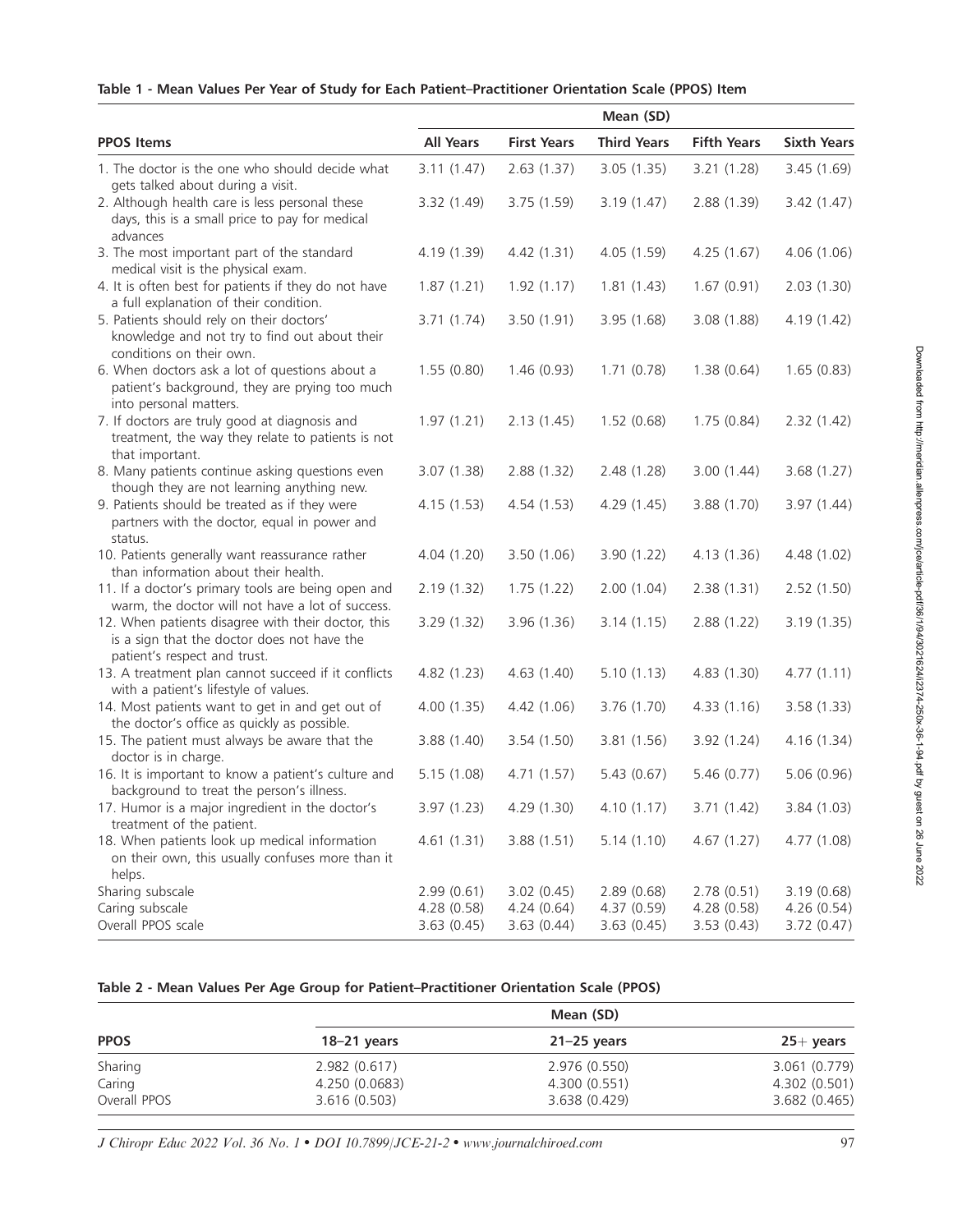#### Table 3 - The Relationship of Patient-Practitioner Orientation Scale Items Indicating Patient-Centeredness to Year of Study, Age, and Sex

| <b>Items Indicating Patient-Centeredness</b>                                                                    | Year of Study,<br>P Value | Age,<br>P Value | Sex,<br>P Value |
|-----------------------------------------------------------------------------------------------------------------|---------------------------|-----------------|-----------------|
| It is often best for patients if they do not have a full explanation of their<br>condition.                     | .369                      | .412            | .918            |
| Students mostly disagreed to this item.                                                                         |                           |                 |                 |
| If doctors are truly good at diagnosis and treatment, the way they relate to<br>patients is not that important. | .117                      | .292            | .153            |
| Students mostly disagreed to this item.                                                                         |                           |                 |                 |
| Many patients continue asking questions even though they are not learning<br>anything new.                      | .225                      | .074            | .091            |
| Students mostly disagreed to this item.                                                                         |                           |                 |                 |
| Patients should be treated as if they were partners with the doctor, equal in<br>power and status.              | .428                      | .675            | .705            |
| Students mostly agreed to this item.                                                                            |                           |                 |                 |
| A treatment plan cannot succeed if it conflicts with a patient's lifestyle of<br>values.                        | .916                      | .714            | .844            |
| Students mostly agreed to this item.                                                                            |                           |                 |                 |
| It is important to know a patient's culture and background in order to treat<br>the person's illness.           | .408                      | .270            | .370            |
| Students mostly agreed to this item.                                                                            |                           |                 |                 |

disagreed with these statements. Regarding the item ''humor is a major ingredient in the doctor's treatment of the patient,'' male students mostly agreed, whereas female students agreed to a lesser extent ( $p = .027$ ).

Many items relating to patient-centeredness showed no statistically significant findings indicating that students across the various years of study, students of all ages, and students of both sexes had similar attitudes. Patientcentered items with their statistically insignificant values are listed in Table 3, indicating no differences amongst the subsequent years of study, age, and sex and a common positive trend toward patient-centeredness.

# **DISCUSSION**

This study set out to determine the attitudes of chiropractic students toward patient-centeredness and to see if these attitudes changed over the course of their studies. The PPOS was the instrument of choice as it has been shown previously to be valid<sup>46</sup> and reliable.<sup>29,31,34</sup> However, contrary to these previous studies, this current study did not show the PPOS to be a reliable instrument, in the context of the study. Although reliability was limited, certain relevant trends were observed. Results indicate a strong inclination toward patient-centeredness by all of the chiropractic students at the University of Johannesburg in South Africa from first year to the final sixth year. Although there were no statistically significant differences found across the sample (including age, sex, and year of study) to the overall PPOS, some statistically significant differences were nonetheless noted in the sharing subscales with female students scoring less in the sharing subscale than male students. Sixth-year students were more inclined to share power, responsibility, and information<sup>24</sup> than the first-year students.

Although the above referenced studies found satisfactory internal consistency,  $29,31,34$  other studies have found substandard internal consistency similar to that of our results.47–49 A Saudi Arabian study on sixth-year undergraduate medical students reported a Cronbach a of  $0.56<sup>47</sup>$  with another study done on medical students in South Africa reporting a Cronbach  $\alpha$  value of 0.51.<sup>48</sup> These values are consistent with the Cronbach  $\alpha$  value in this study. Various possibilities may explain why our sample showed poor reliability. A clear understanding and definition of ''patient-centeredness'' should be in place in order to complete the PPOS. The definitions of PCC are inconsistent among available literature.<sup>18</sup> The PPOS focuses on the doctor–patient relationship, specifically that of medical doctors. The chiropractic curriculum at the University of Johannesburg incorporates the biopsychosocial model of health care, in line with the standards stipulated by the European Council on Chiropractic Education accreditation, $49$  which may influence the students differently toward patient-centeredness when compared with students of other health professions. If the questions asked are relevant to the study population, this would improve validity and reliability. The first- and thirdyear students in this study do not have direct contact with patients and possibly could not relate to the doctor–patient relationship.

The mean overall PPOS score in this study (3.63) was lower than what was shown in other international studies. These other studies include a study on the attitudes of chiropractic students to PCC from 7 international chiropractic educational programs<sup>34</sup> (4.18), another study done on Swedish medical students<sup>28</sup> (4.20 in male students and 4.36 in female students) and a study done on Brazilian medical students<sup>33</sup> (4.66). These international studies all reported higher overall mean PPOS scores than what was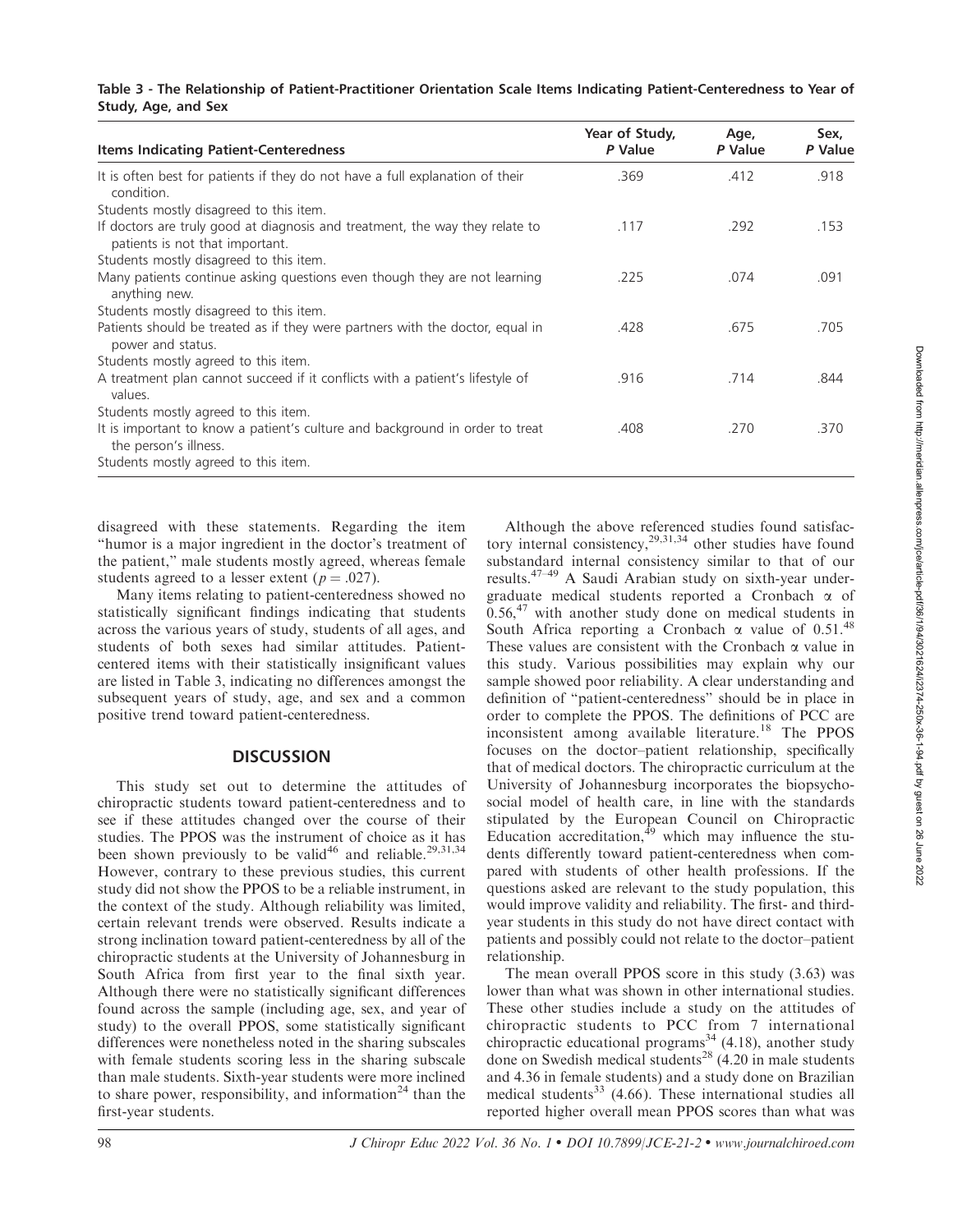found in our sample. However, 2 African studies showed similar overall PPOS scores to this study, with a value of 3.38 in the Malian study<sup>40</sup> and  $2.24-2.65$  in the South African study,<sup>48</sup> both done on medical students. The sharing subscale reflects the student's attitude to the extent of equitable relationship between the doctor and patient, whereas the caring subscale displays the student's attitude to patient emotions and lifestyles. $33$  The sharing (2.99) and caring (4.28) subscale results in this study were also found to be lower than in other studies. Results from the Brazilian medical students $33$  and the international chiropractic studies<sup>34</sup> showed values of 4.10 and 3.89 for the sharing subscale and 5.20 and 4.48 for the caring subscale, respectively.

Caution should be applied with using the PPOS outside of high-income countries where it was developed $40$  as lower-income countries do not seem to show satisfactory internal consistency. Accessibility to quality health care, availability of health care resources, when one would seek health care, and awareness of patients own health conditions are factors that could possibly influence health care in lower-income countries. The disparities seen between African counties and non-African countries are possibly influenced by the cultural differences as: ''Traditional African health is not just about the proper functioning of bodily organs. Good health for the African consists of mental, physical, spiritual, and emotional stability [of] oneself, family members, and community; this integrated view of health is based on the African unitary view of reality. Good health for the African is not a subjective affair."<sup>50</sup> This value system that is unique to an African setting may not be inherently structured into the more Westernized PPOS resulting in its lack of internal validity in the African context.

Interestingly, this current study reported no substantial overall changes in attitude between the junior years and the senior years indicating that the chiropractic students had similar attitudes across the 6 years of study. This was consistent with numerous other studies that confirmed that scores were maintained with progressive years.28,32–34 The similarities seen across the years in this study may be attributed to the notion that students who choose a career in health sciences already have a patientcenteredness outlook.<sup>32</sup> The biopsychosocial model infused curriculum introduces PCC as early as the first year of study.<sup>49</sup> What was shown, for the sharing subscale, was that particularly the fifth-year students were less likely to want to share information with patients when compared with the first- and sixth-year students. Because the chiropractic students in this sample first encounter patients in their fifth year, this new interaction may influence their attitude to patient sharing as they enter clinical practice with minimal patient experience and gain experience and confidence with each patient communication.

Age did not seem to have an influence on students' scores on PCC. This was a consistent finding with 1 study<sup>27</sup> but inconsistent with findings of other studies. $28,34$  The age subscales in this study were broad in range, similar to the age groupings used in the Haidet et  $al^{27}$  study. Although other studies used more specific age rages, this could possibly explain why the results from this current study were unable to find any associations with age and patientcentered attitude. The students in this current study were all quite young.

A noteworthy finding in this study, which is substantially inconsistent with all other studies reviewed, $27,28,33,34,43$  was that the female students (3.60) did not show higher overall PPOS scores compared with the male students (3.75). The male students also showed a statistically significant difference in the sharing subscale (3.03) when compared with the female students (2.91). There was no statistical significance in the caring subscale between male and female students, but the female students did have a higher score for this subscale. Females tend to be more empathetic and are able to articulate better with others<sup>28</sup> leading to the assumption that female students would share more, our study does not corroborate this generalization. The finding that the male students ''shared'' more whereas the female students "cared" more may stem from the Afrocentric cultural and patriarchal system that South Africa has conventionally been accustomed to, $51$ with the belief system that the male sex dominates the female one<sup>52</sup> resulting in "asymmetrical power-relations"<sup>53</sup> between the 2 sexes.

An overall positive tendency toward patient centeredness was observed (3.61) in this current study. This finding was higher than that found in Malian and Pakistani studies, similar to a Chinese study on medical students but lower than American, Brazilian, and Swedish studies.27,28,33,40,41,43,54 This current study sample also showed a higher predilection for caring than sharing, which is inline with other African studies that also showed higher caring values.29,40,55,56 Socioeconomic, religious, and cultural elements play a key role in the relationship between the doctor and patient and thus any differences could be explained by the differing countries.<sup>4</sup>

#### Limitations

There are currently no other studies that have explored the attitudes of PCC within chiropractic students in South Africa. This study can also be used to show that the PPOS may not be a reliable instrument to use in the South African context. Limitations of this study are that this study was cross-sectional rather than longitudinal and second- and fourth-year students were not included. It is important to note that the findings of this study cannot be generalized to the second chiropractic institution in South Africa as only the University of Johannesburg students were evaluated.

#### **CONCLUSIONS**

This study, the first to assess the attitudes of chiropractic students in South Africa toward PCC, contributes data that show a general positive tendency toward PCC by the students. There was no association between age or year of study in terms of attitudes toward PCC, but sex did show that male students were more inclined to share power, responsibility, and information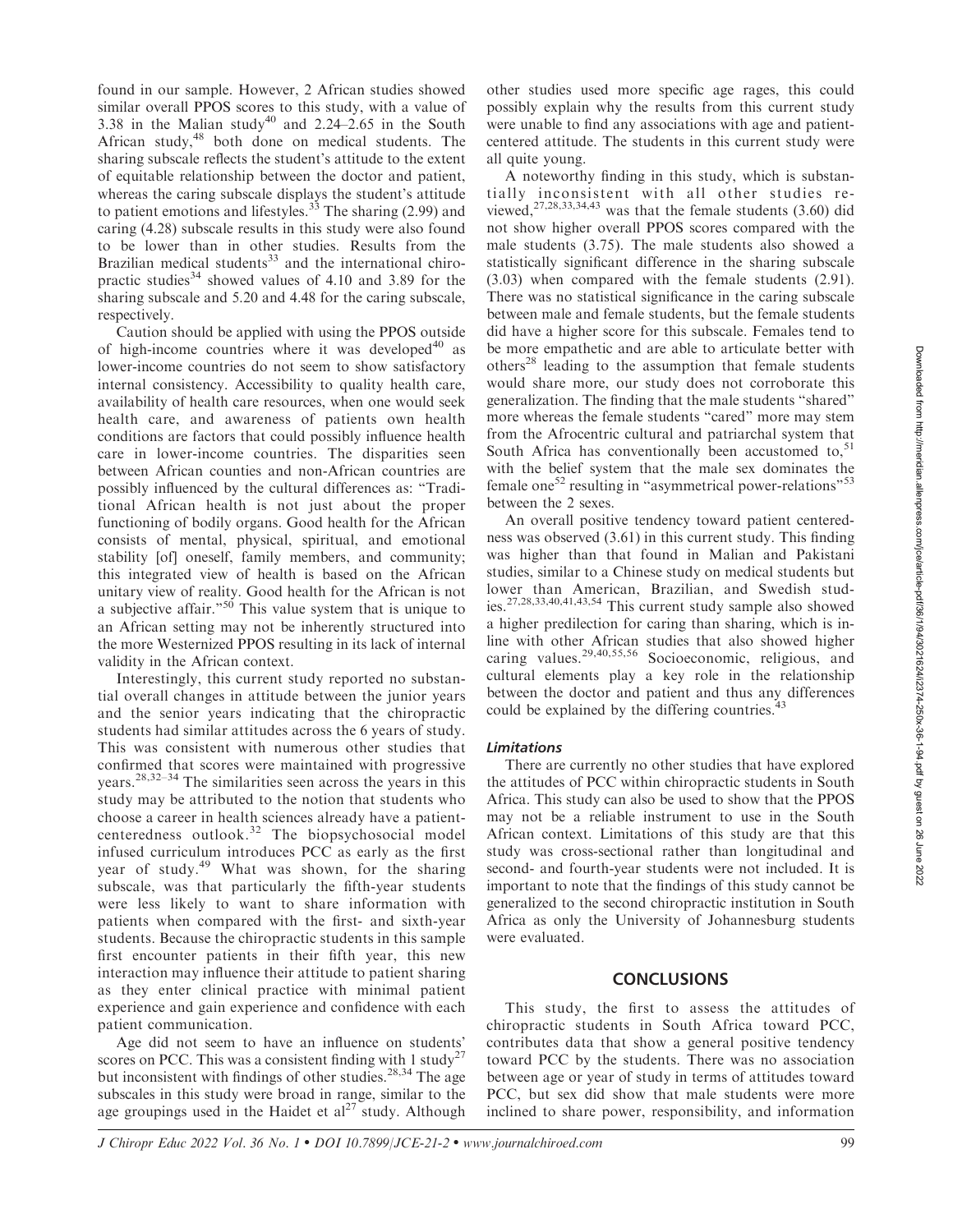with their patients when compared with female students, contrary to what most other studies show. The PPOS, in the context of our study, showed poor reliability. This finding should be taken into consideration with the use of the PPOS in other African or international countries with similar low-income thresholds to that of South Africa. The University of Johannesburg's chiropractic program with its biopsychosocial approach as well the clinical exposure may influence students' attitudes about PCC attitudes.

# ACKNOWLEDGMENTS

The authors thank the University of Johannesburg Statistical Consulting Department for their invaluable contribution to this study.

# FUNDING AND CONFLICTS OF INTEREST

This study was made possible through a supervisor linked bursary from the University of Johannesburg. The authors declare that they have no conflict of interests.

# About the Authors

Fatima Ismail is a lecturer in the Department of Chiropractic at the University of Johannesburg (Department of Chiropractic, John Orr Building, 7th Floor, 55 Beit Street, Doornfontein, Johannesburg, 2028, South Africa; fismail@uj. co.zao). Christopher Yelverton is the Head of the Department of Chiropractic at the University of Johannesburg (Department of Chiropractic, John Orr Building, 7th Floor, 55 Beit Street, Doornfontein, Johannesburg, 2028, South Africa; chrisy@uj.ac.za). Tamaryn Schafer is in the Department of Chiropractic at the University of Johannesburg (Department of Chiropractic, John Orr Building, 7th Floor, 55 Beit Street, Doornfontein, Johannesburg, 2028, South Africa; tamarynschafer@gmail.com). Cynthia Peterson is a Professor (Department of Chiropractic, John Orr Building, 7th Floor, 55 Beit Street, Doornfontein, Johannesburg, 2028, South Africa; xraydcpeterson@yahoo.ca). Address correspondence to Fatima Ismail, Department of Chiropractic, University of Johannesburg, John Orr Building, 7th Floor, 55 Beit Street, Doornfontein, Johannesburg, 2028, South Africa; fismail@uj. co.zao. This article was received January 22, 2021; revised February 2, 2021 and April 6, 2021; and accepted May 12, 2021.

# Author Contributions

Concept development: TS, CY. Design: TS, CY. Supervision: CY, CP. Data collection/processing: TS. Analysis/interpretation: TS, CY, FI. Literature search: TS, CY, FI. Writing: TS, CY, FI. Critical review: TS, CY, FI.

- 2022 Association of Chiropractic Colleges

#### **REFERENCES**

- 1. Bolton JE. The evidence in evidence-based practice: what counts and what doesn't count? *J Manipulative* Physiol Ther. 2001;24(5):362–366. doi: 10.1067/mmt. 2001.115259.
- 2. Holmes-Rovner M, Llewellyn-Thomas H, Entwistle V, Coulter A, O'Connor A, Rovner DR. Patient choice modules for summaries of clinical effectiveness: a proposal. Br Med J. 2001;322(7287):664–667. doi: 10. 1136/bmj.322.7287.664.
- 3. Miller P, Gemmell H. Patient centered care in chiropractic practice. Clin Chiropr. 2004;27(46):141– 146. doi: 10.1016/j.clch.2004.06.001.
- 4. Fineout-Overholt E, Melnyk B, Schultz A. Transforming health care from the inside out: advancing evidence-based practice in the 21st century. J Prof Nurs. 2005;21(6):335–344. doi: 10.1016/j.profnurs. 2005.10.005.
- 5. Peterson ED, Bynum DZ, Roe MT. Association of evidence-based care processes and outcomes among patients with acute coronary syndromes: performance matters.J Cardiovasc Nurs. 20;23(1):50–55. doi: 10. 1097/01.JCN.0000305058.03872.f1.
- 6. Considine J, McGillivray B. An evidence-based practice approach to improving nursing care of acute stroke in an Australian emergency department. J Clin Nurs. 2010;19(1–2):138–144. doi: 10.1111/j.1365-2702.2009. 02970.x.
- 7. De Pedro-Go´mez J, Morales-Asencio JM, Bennasar-Veny M, Artigues-Vives G, Perelló-Campaner C, Gómez-Picard P. Determining factors in evidencebased clinical practice among hospital and primary care nursing staff. J Adv Nurs. 2012;68(2):452–459. doi: 10.1111/j.1365-2648.2011.05733.x.
- 8. Sackett DL, Rosenberg WM, Gray JA, Haynes RB, Richardson WS. Evidence based medicine: what it is and what it isn't. BMJ. 1996;312(7023):71–72. doi: 10. 1136/bmj.312.7023.71.
- 9. Haynes RB, Devereaux PJ, Guyatt GH. Physicians' and patients' choices in evidence based practice. BMJ. 2002;324(7350):1350. doi: 10.1136/bmj.324.7350.1350.
- 10. Johnson BH. Promoting patient- and family-centered care through personal stories. Acad Med. 2016;91(3): 297–300. doi: 10.1097/ACM.0000000000001086.
- 11. McCormack B, McCance TV. Development of a framework for person-centered nursing. J Adv Nurs. 2006;56(5):472–479. doi: 10.1111/j.1365-2648.2006. 04042.x.
- 12. Hasnain-Wynia R. Is evidence-based medicine patientcentered and is patient-centered care evidence-based? Health Serv Res. 2006;41(1):1–8. doi: 10.1111/j.1475- 6773.2006.00504.x.
- 13. Kitson A. Recognising relationships: reflections on evidence-based practice. Nurs Inq. 2002;9:179–186. doi: 10.1046/j.1440-1800.2002.00151.x.
- 14. McLaughlin CP, Kaluzny AD. Building client centered systems of care: choosing a process direction for the next century. Health Care Manage Rev. 2000 Winter; 25(1):73–82. doi: 10.1097/00004010-200001000-00009.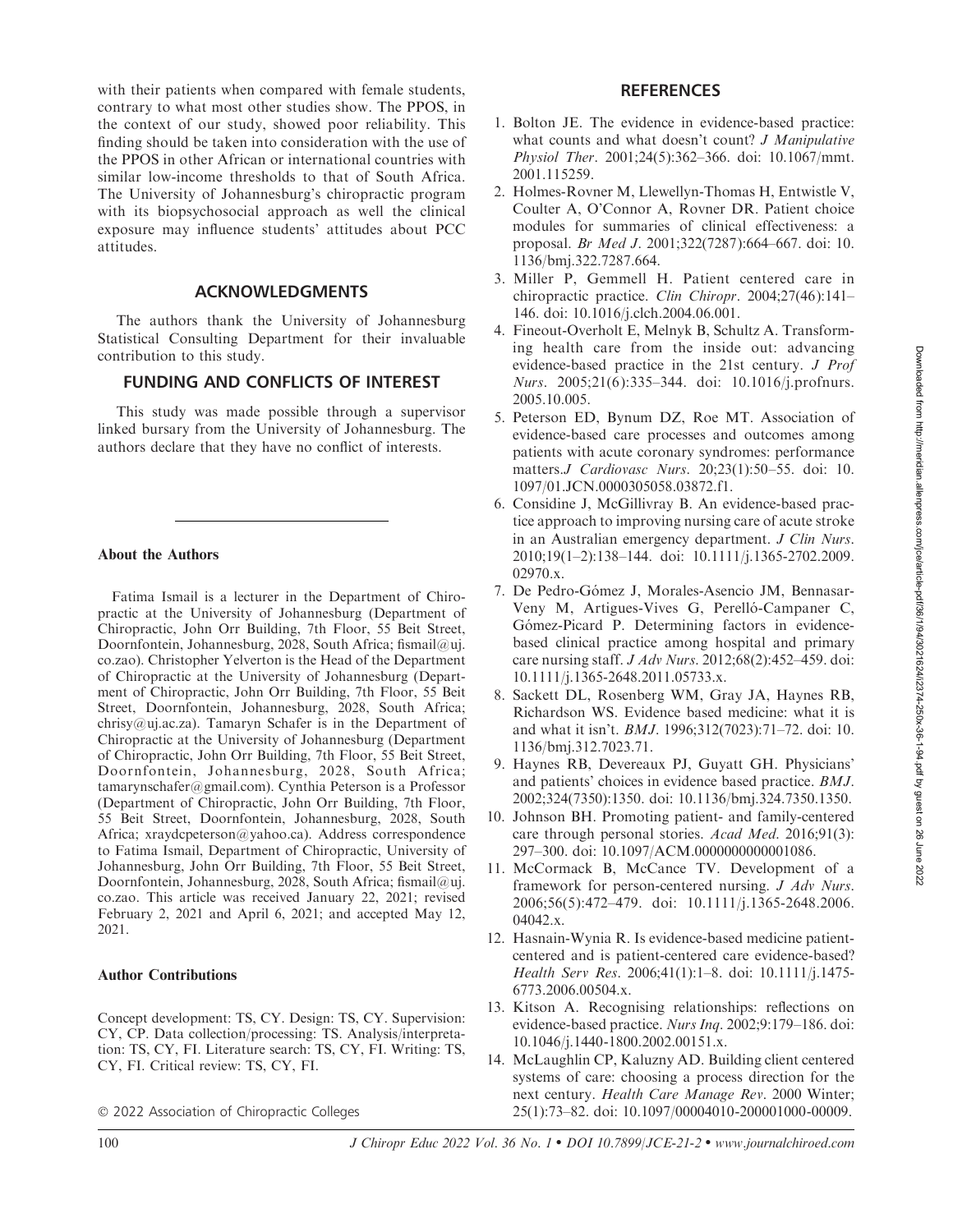- 15. Institute of Medicine (US) Committee on Quality of Health Care in America. Crossing the Quality Chasm: A New Health System for the 21st Century. Washington, DC: National Academies Press (US); 2001. PMID: 25057539.
- 16. Battista R. Practice guidelines for preventative care: the Canadian experience. Br J Gen Pract. 1993;43(372): 301–304.
- 17. Hope T. Evidence-based patient choice. London: Kings Fund; 1996.
- 18. Mead N, Bower P. Patient-centeredness: a conceptual framework and review of the empirical literature. Soc Sci Med. 2000;51(7):1087–1110. doi: 10.1016/S0277- 9536(00)00098-8.
- 19. Saad M, de Medeiros R, Mosini AC. Are we ready for a true biopsychosocial-spiritual model? The many meanings of "spiritual". Medicines (Basel). 2017; 4(4):79. doi: 10.3390/medicines4040079.
- 20. Katerndahl DA. Impact of spiritual symptoms and their interactions on health services and life satisfaction. Ann Fam Med. 2008;6(5):412–420. doi: 10.1370/ afm.886.
- 21. Sulmasy DP. A biopsychosocial-spiritual model for the care of patients at the end of life. Gerontologist. 2002; 42(spec no 3):24–33. doi: 10.1093/geront/42.suppl\_3. 24.
- 22. World Health Organization. WHOQOL and spirituality, religiousness and personal beliefs. https://apps. who.int/iris/handle/10665/70897. Published 1998. Accessed April 6, 2021.
- 23. Koenig HG, King DE, Carson VB. Handbook of Religion and Health. 2nd ed. New York, NY: Oxford University Press; 2012:600–601.
- 24. Turbain J. Patient-centered care and biopsychosocial model. N Engl J Med. 2018;1(3):862–864. doi: 10. 15761/TGP.1000114.
- 25. Gliedt J, Schneider M, Evans M, King J, Eubanks, J. The biopsychosocial model and chiropractic: a commentary with recommendations for the chiropractic profession. Chiropr Man Therap. 2017;25:16. doi: 10. 1186/s12998-017-0147-x.
- 26. Jamison J. Reflections on chiropractic's patient-centered care. J Manipulative Physiol Ther. 2001;24(7): 483–486. doi: 10.1016/S0161-4754(01)62600-9.
- 27. Haidet P, Dains JE, Paterniti DA, et al. Medical student attitudes toward the doctor-patient relationship. Med Educ. 2002;36(6):568–574. doi: 10.1046/j. 1365-2923.2002.01233.x.
- 28. Wahlqvist M, Gunnarsson RK, Dahlgren G, Nordgren S. Patient-centered attitudes among medical students: sex and work experience in health care make a difference. Med Teach. 2010;32(4):e191–e198. doi: 10. 3109/01421591003657451.
- 29. Lee KH, Seow A, Luo N, Koh D. Attitudes towards the doctor-patient relationship: a prospective study in an Asian medical school. Med Educ. 2008;42(11):1092– 1099. doi: 10.1111/j.1365-2923.2008.03157.x.
- 30. Krupat E, Hiam CM, Fleming MZ, Freeman P. Patient-centeredness and its correlates among first year

medical students. Int J Psychiatry Med. 1999;29(3): 347–356. doi: 10.2190/DVCQ-4LC8-NT7H-KE0L.

- 31. Krupat E, Rosenkranz SL, Yeager CM, Barnard K, Putnam SM, Inui TS. The practice orientations of physicians and patients: the effect of doctor-patient congruence on satisfaction. Patient Educ Couns. 2000; 39(1):49–59. doi: 10.1016/s0738-3991(99)00090-7.
- 32. Dockens AL, Bellon-Harn ML, Manchaiah V. Preferences to patient-centeredness in pre-service speech and hearing sciences students: a cross-sectional study. J Audiol Otol. 2016;20(2):73–79. doi: 10.7874/jao.2016. 20.2.73.
- 33. Ribeiro MMF, Krupat E, Amaral CFS. Brazilian medical students' attitudes towards patient-centered care. Med Teach. 2007;29:e204–e208. doi: 10.1080/ 01421590701543133.
- 34. Hammerich K, Stuber K, Hogg-Johnson S, et al. Assessing attitudes of patient-centered care among students in international chiropractic educational programs: a cross-sectional survey. Chiropr Man Therap. 2019;27:46. doi: 10.1186/s12998-019-0263-x.
- 35. Allied Health Professions Council of South Africa. Education. https://ahpcsa.co.za/. Published 2019. Accessed June 3, 2020.
- 36. European Council on Chiropractic Education. Institutions holding accredited status with the ECCE. http:// www.cce-europe.com/about-us.html. Published 2019. Accessed June 25, 2020.
- 37. Fix GM, VanDeusen Lukas C, Bolton RE, et al. Patient-centered care is a way of doing things: how healthcare employees conceptualize patient-centered care? Health Expect. 2018;21:300–307. doi: 10.1111/ hex.12615.
- 38. Krupat E, Putnam SM, Yeager C. The fit between doctors and patients: can it be measured? J Gen Intern Med. 1996;11(suppl):134.
- 39. Krupat E, Bell RA, Kravitz RL, Thom D, Azari R. When physician and patients think alike: patientcentered beliefs and their impact on satisfaction and trust. J Fam Pract. 2001;50(12):1057–1062.
- 40. Hurley EA, Doumbia S, Kennedy CE, et al. Patientcentered attitudes among medical students in Mali, West Africa: a cross-sectional study. BMJ Open. 2018; 8(1):e019224. doi: 10.1136/bmjopen-2017-019224.
- 41. Wang J, Zou R, Fu H, Qian H, Yan Y, Wang F. Measuring the preference towards patient-centered communication with the Chinese-revised Patient-Practitioner Orientation Scale: a cross-sectional study among physicians and patients in clinical settings in Shanghai, China. BMJ Open. 2017;7(9):e016902. doi: 10.1136/bmjopen-2017-016902.
- 42. Lau SR, Christensen ST, Andreasen JT. Patients' preferences for patient-centered communication: a survey from an outpatient department in rural Sierra Leone. Patient Educ Couns. 2013;93(2):312–318. doi: 10.1016/j.pec.2013.06.025.
- 43. Liu W, Hao Y, Zhao X, et al. Gender differences on medical students' attitudes toward patient-centered care: a cross-sectional survey conducted in Heilong-

J Chiropr Educ 2022 Vol. 36 No. 1 • DOI 10.7899/JCE-21-2 • www.journalchiroed.com 101